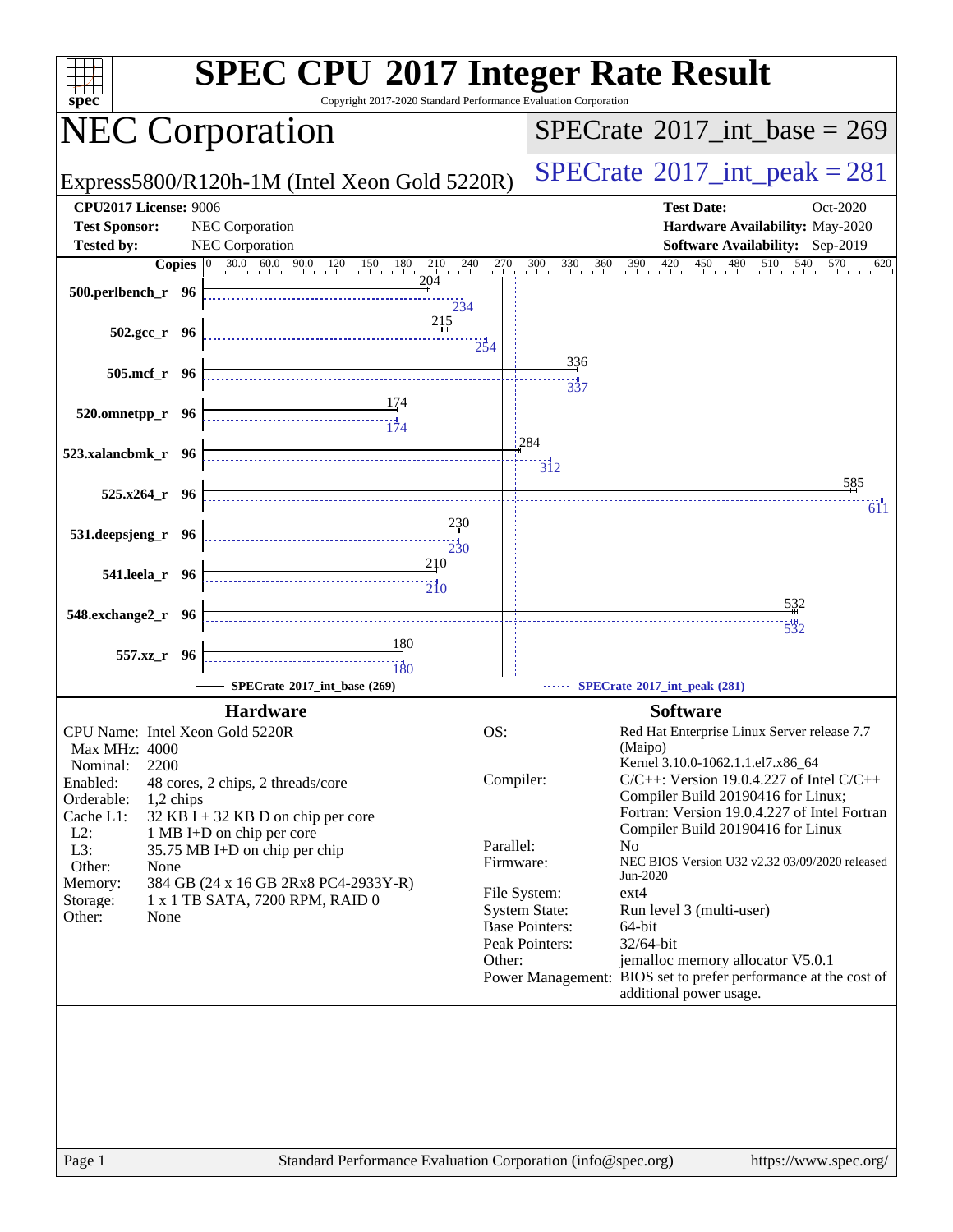

Copyright 2017-2020 Standard Performance Evaluation Corporation

# NEC Corporation

Express5800/R120h-1M (Intel Xeon Gold 5220R)  $\left|$  [SPECrate](http://www.spec.org/auto/cpu2017/Docs/result-fields.html#SPECrate2017intpeak)®[2017\\_int\\_peak = 2](http://www.spec.org/auto/cpu2017/Docs/result-fields.html#SPECrate2017intpeak)81

 $SPECTate@2017_int\_base = 269$ 

**[CPU2017 License:](http://www.spec.org/auto/cpu2017/Docs/result-fields.html#CPU2017License)** 9006 **[Test Date:](http://www.spec.org/auto/cpu2017/Docs/result-fields.html#TestDate)** Oct-2020

**[Test Sponsor:](http://www.spec.org/auto/cpu2017/Docs/result-fields.html#TestSponsor)** NEC Corporation **[Hardware Availability:](http://www.spec.org/auto/cpu2017/Docs/result-fields.html#HardwareAvailability)** May-2020 **[Tested by:](http://www.spec.org/auto/cpu2017/Docs/result-fields.html#Testedby)** NEC Corporation **[Software Availability:](http://www.spec.org/auto/cpu2017/Docs/result-fields.html#SoftwareAvailability)** Sep-2019

#### **[Results Table](http://www.spec.org/auto/cpu2017/Docs/result-fields.html#ResultsTable)**

|                                                 | <b>Base</b>   |                |       |                |       | <b>Peak</b>    |       |               |                |              |                |              |                |              |
|-------------------------------------------------|---------------|----------------|-------|----------------|-------|----------------|-------|---------------|----------------|--------------|----------------|--------------|----------------|--------------|
| <b>Benchmark</b>                                | <b>Copies</b> | <b>Seconds</b> | Ratio | <b>Seconds</b> | Ratio | <b>Seconds</b> | Ratio | <b>Copies</b> | <b>Seconds</b> | <b>Ratio</b> | <b>Seconds</b> | <b>Ratio</b> | <b>Seconds</b> | <b>Ratio</b> |
| $500.$ perlbench r                              | 96            | 756            | 202   | 749            | 204   | 749            | 204   | 96            | 654            | 234          | 654            | 234          | 654            | 234          |
| 502.gcc_r                                       | 96            | 635            | 214   | 619            | 220   | 633            | 215   | 96            | 535            | 254          | 534            | 255          | 535            | 254          |
| $505$ .mcf r                                    | 96            | 461            | 336   | 461            | 336   | 462            | 336   | 96            | 461            | 337          | 459            | 338          | 461            | 336          |
| 520.omnetpp_r                                   | 96            | 723            | 174   | 724            | 174   | 723            | 174   | 96            | 726            | 174          | 723            | 174          | 723            | 174          |
| 523.xalancbmk r                                 | 96            | 357            | 284   | 356            | 285   | 358            | 283   | 96            | 324            | 313          | 325            | 312          | 325            | 312          |
| 525.x264 r                                      | 96            | 286            | 587   | 287            | 585   | 289            | 582   | 96            | 276            | 609          | 275            | 611          | 275            | 611          |
| 531.deepsjeng_r                                 | 96            | 478            | 230   | 478            | 230   | 478            | 230   | 96            | 478            | 230          | 478            | 230          | 478            | 230          |
| 541.leela r                                     | 96            | 758            | 210   | 757            | 210   | 759            | 210   | 96            | 757            | 210          | 758            | 210          | 756            | 210          |
| 548.exchange2_r                                 | 96            | 473            | 532   | 471            | 534   | 475            | 530   | 96            | 476            | 529          | 473            | 532          | 471            | 534          |
| 557.xz r                                        | 96            | 577            | 180   | 577            | 180   | 577            | 180   | 96            | 577            | <b>180</b>   | 577            | 180          | 576            | 180          |
| $SPECrate^{\circledcirc}2017$ int base =<br>269 |               |                |       |                |       |                |       |               |                |              |                |              |                |              |
| $CDEQ = 4.6304E + 4 = 1$                        |               |                | $A^A$ |                |       |                |       |               |                |              |                |              |                |              |

**[SPECrate](http://www.spec.org/auto/cpu2017/Docs/result-fields.html#SPECrate2017intpeak)[2017\\_int\\_peak =](http://www.spec.org/auto/cpu2017/Docs/result-fields.html#SPECrate2017intpeak) 281**

Results appear in the [order in which they were run](http://www.spec.org/auto/cpu2017/Docs/result-fields.html#RunOrder). Bold underlined text [indicates a median measurement](http://www.spec.org/auto/cpu2017/Docs/result-fields.html#Median).

#### **[Submit Notes](http://www.spec.org/auto/cpu2017/Docs/result-fields.html#SubmitNotes)**

 The numactl mechanism was used to bind copies to processors. The config file option 'submit' was used to generate numactl commands to bind each copy to a specific processor. For details, please see the config file.

#### **[Operating System Notes](http://www.spec.org/auto/cpu2017/Docs/result-fields.html#OperatingSystemNotes)**

Stack size set to unlimited using "ulimit -s unlimited"

#### **[Environment Variables Notes](http://www.spec.org/auto/cpu2017/Docs/result-fields.html#EnvironmentVariablesNotes)**

Environment variables set by runcpu before the start of the run: LD\_LIBRARY\_PATH =

 "/home/cpu2017/lib/intel64:/home/cpu2017/lib/ia32:/home/cpu2017/je5.0.1- 32"

#### **[General Notes](http://www.spec.org/auto/cpu2017/Docs/result-fields.html#GeneralNotes)**

 Binaries compiled on a system with 1x Intel Core i9-7900X CPU + 32GB RAM memory using Redhat Enterprise Linux 7.5 Transparent Huge Pages enabled by default Prior to runcpu invocation Filesystem page cache synced and cleared with: sync; echo 3 > /proc/sys/vm/drop\_caches runcpu command invoked through numactl i.e.:

**(Continued on next page)**

|        | ( <del>- --------</del> -- - --- ------ <b>------</b> )     |                       |
|--------|-------------------------------------------------------------|-----------------------|
| Page 2 | Standard Performance Evaluation Corporation (info@spec.org) | https://www.spec.org/ |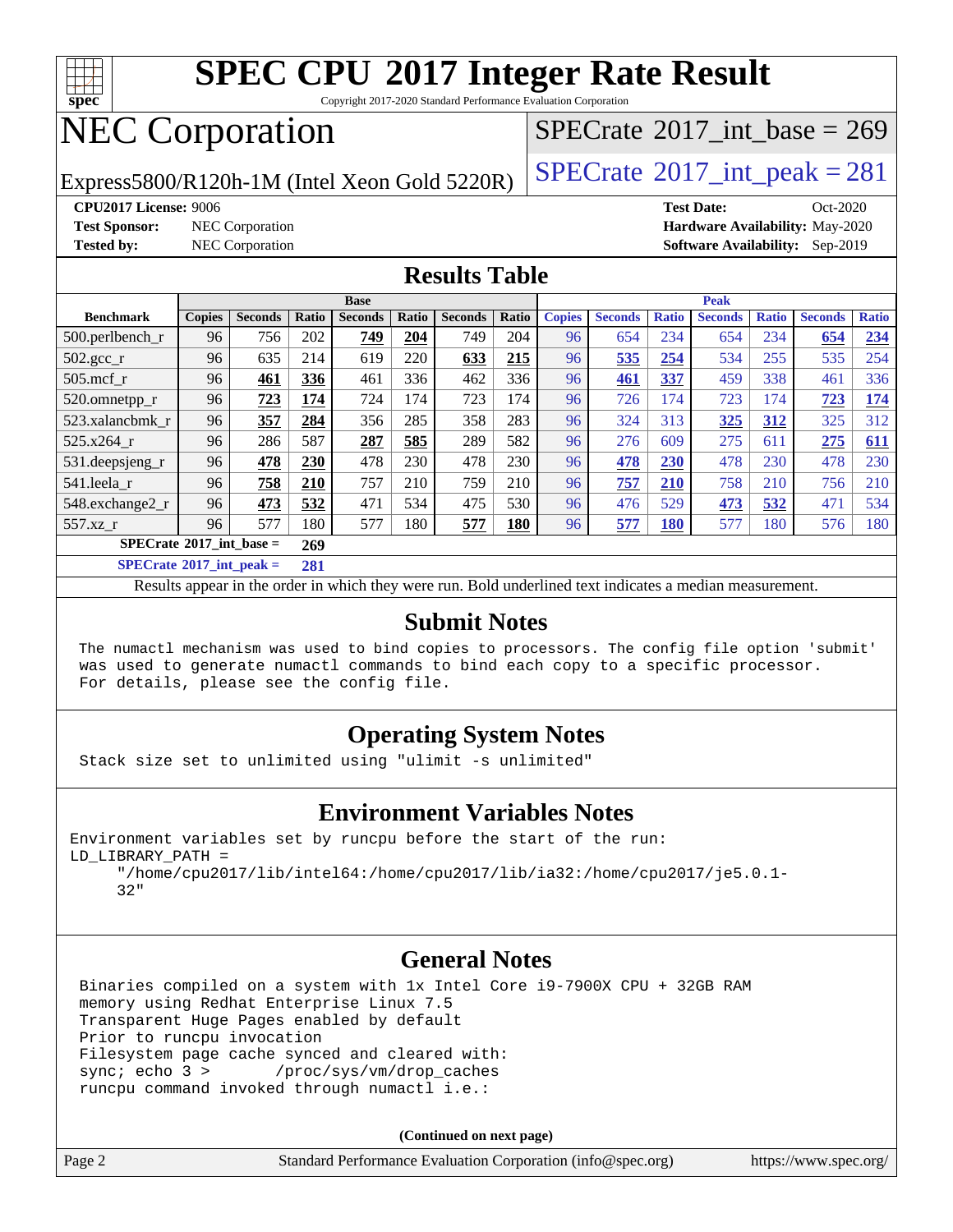

Copyright 2017-2020 Standard Performance Evaluation Corporation

## NEC Corporation

 $SPECTate@2017_int\_base = 269$ 

Express5800/R120h-1M (Intel Xeon Gold 5220R)  $\left|$  [SPECrate](http://www.spec.org/auto/cpu2017/Docs/result-fields.html#SPECrate2017intpeak)®[2017\\_int\\_peak = 2](http://www.spec.org/auto/cpu2017/Docs/result-fields.html#SPECrate2017intpeak)81

**[Test Sponsor:](http://www.spec.org/auto/cpu2017/Docs/result-fields.html#TestSponsor)** NEC Corporation **[Hardware Availability:](http://www.spec.org/auto/cpu2017/Docs/result-fields.html#HardwareAvailability)** May-2020

**[CPU2017 License:](http://www.spec.org/auto/cpu2017/Docs/result-fields.html#CPU2017License)** 9006 **[Test Date:](http://www.spec.org/auto/cpu2017/Docs/result-fields.html#TestDate)** Oct-2020 **[Tested by:](http://www.spec.org/auto/cpu2017/Docs/result-fields.html#Testedby)** NEC Corporation **[Software Availability:](http://www.spec.org/auto/cpu2017/Docs/result-fields.html#SoftwareAvailability)** Sep-2019

#### **[General Notes \(Continued\)](http://www.spec.org/auto/cpu2017/Docs/result-fields.html#GeneralNotes)**

numactl --interleave=all runcpu <etc>

 NA: The test sponsor attests, as of date of publication, that CVE-2017-5754 (Meltdown) is mitigated in the system as tested and documented. Yes: The test sponsor attests, as of date of publication, that CVE-2017-5753 (Spectre variant 1) is mitigated in the system as tested and documented. Yes: The test sponsor attests, as of date of publication, that CVE-2017-5715 (Spectre variant 2) is mitigated in the system as tested and documented.

 jemalloc, a general purpose malloc implementation built with the RedHat Enterprise 7.5, and the system compiler gcc 4.8.5 sources available from jemalloc.net or<https://github.com/jemalloc/jemalloc/releases>

#### **[Platform Notes](http://www.spec.org/auto/cpu2017/Docs/result-fields.html#PlatformNotes)**

 BIOS Settings: Thermal Configuration: Maximum Cooling Workload Profile: General Throughput Compute Memory Patrol Scrubbing: Disabled LLC Dead Line Allocation: Disabled LLC Prefetch: Enabled Enhanced Processor Performance: Enabled Sysinfo program /home/cpu2017/bin/sysinfo Rev: r6365 of 2019-08-21 295195f888a3d7edb1e6e46a485a0011 running on r120h1m Fri Oct 16 09:13:47 2020 SUT (System Under Test) info as seen by some common utilities. For more information on this section, see <https://www.spec.org/cpu2017/Docs/config.html#sysinfo> From /proc/cpuinfo model name : Intel(R) Xeon(R) Gold 5220R CPU @ 2.20GHz 2 "physical id"s (chips) 96 "processors" cores, siblings (Caution: counting these is hw and system dependent. The following excerpts from /proc/cpuinfo might not be reliable. Use with caution.) cpu cores : 24 siblings : 48 physical 0: cores 0 1 2 3 9 10 11 12 13 16 17 18 19 20 21 24 25 26 27 28 29 physical 1: cores 0 1 2 3 9 10 11 12 13 16 17 18 19 20 21 24 25 26 27 28 29 From lscpu: Architecture: x86\_64 CPU op-mode(s): 32-bit, 64-bit Byte Order: Little Endian **(Continued on next page)**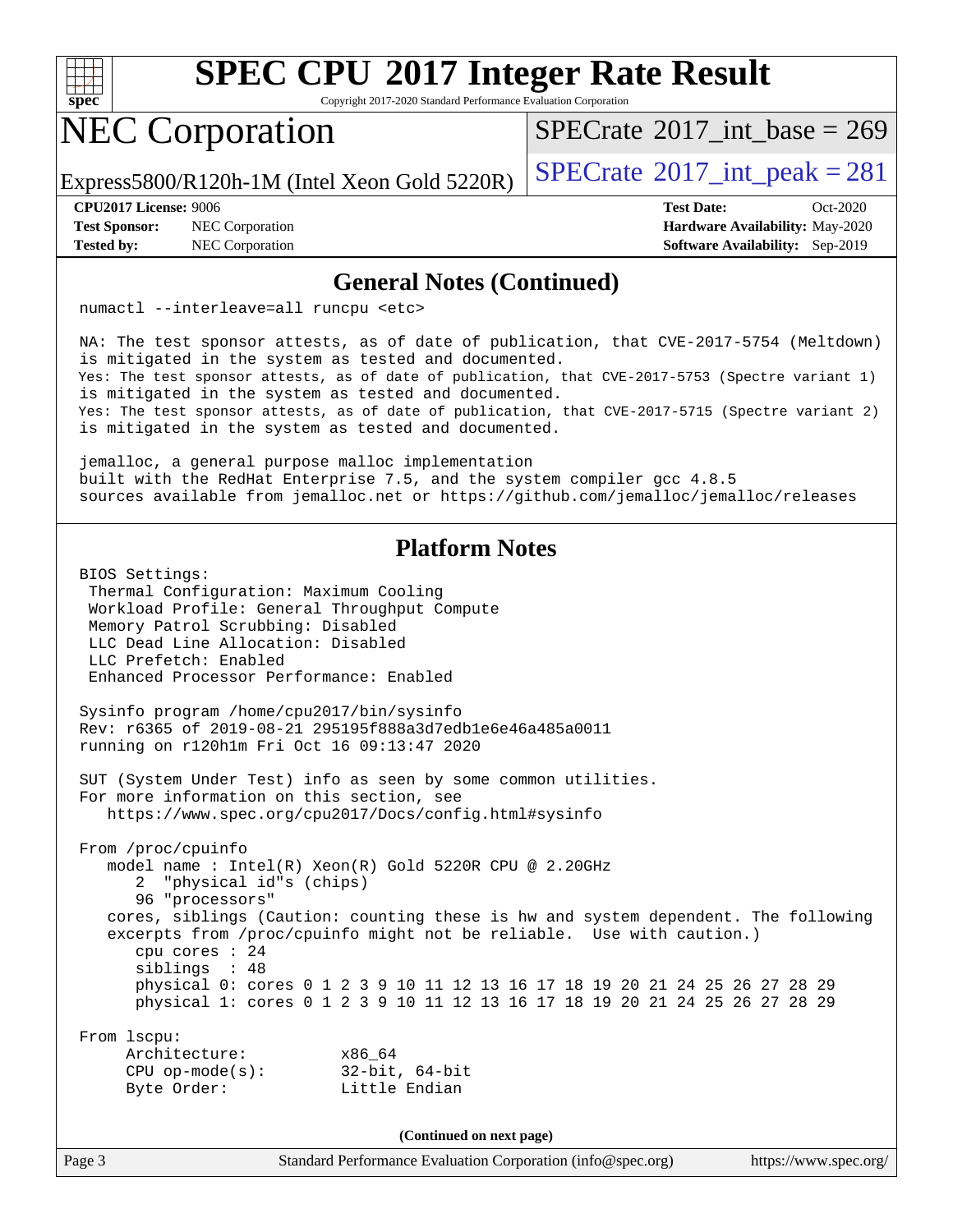

Copyright 2017-2020 Standard Performance Evaluation Corporation

# NEC Corporation

 $SPECrate$ <sup>®</sup>[2017\\_int\\_base =](http://www.spec.org/auto/cpu2017/Docs/result-fields.html#SPECrate2017intbase) 269

Express5800/R120h-1M (Intel Xeon Gold 5220R)  $\left|$  [SPECrate](http://www.spec.org/auto/cpu2017/Docs/result-fields.html#SPECrate2017intpeak)®[2017\\_int\\_peak = 2](http://www.spec.org/auto/cpu2017/Docs/result-fields.html#SPECrate2017intpeak)81

**[Test Sponsor:](http://www.spec.org/auto/cpu2017/Docs/result-fields.html#TestSponsor)** NEC Corporation **[Hardware Availability:](http://www.spec.org/auto/cpu2017/Docs/result-fields.html#HardwareAvailability)** May-2020

**[CPU2017 License:](http://www.spec.org/auto/cpu2017/Docs/result-fields.html#CPU2017License)** 9006 **[Test Date:](http://www.spec.org/auto/cpu2017/Docs/result-fields.html#TestDate)** Oct-2020 **[Tested by:](http://www.spec.org/auto/cpu2017/Docs/result-fields.html#Testedby)** NEC Corporation **[Software Availability:](http://www.spec.org/auto/cpu2017/Docs/result-fields.html#SoftwareAvailability)** Sep-2019

#### **[Platform Notes \(Continued\)](http://www.spec.org/auto/cpu2017/Docs/result-fields.html#PlatformNotes)**

| CPU(s):                                        | 96                                                                                   |  |  |  |  |  |  |
|------------------------------------------------|--------------------------------------------------------------------------------------|--|--|--|--|--|--|
| $On$ -line CPU $(s)$ list:                     | $0 - 95$                                                                             |  |  |  |  |  |  |
| Thread( $s$ ) per core:                        | 2                                                                                    |  |  |  |  |  |  |
| $Core(s)$ per socket:                          | 24                                                                                   |  |  |  |  |  |  |
| Socket(s):                                     | $\overline{a}$                                                                       |  |  |  |  |  |  |
| NUMA $node(s)$ :                               | 4                                                                                    |  |  |  |  |  |  |
| Vendor ID:                                     | GenuineIntel                                                                         |  |  |  |  |  |  |
| CPU family:                                    | 6                                                                                    |  |  |  |  |  |  |
| Model:                                         | 85                                                                                   |  |  |  |  |  |  |
| Model name:                                    | $Intel(R) Xeon(R) Gold 5220R CPU @ 2.20GHz$                                          |  |  |  |  |  |  |
| Stepping:                                      | 7                                                                                    |  |  |  |  |  |  |
| CPU MHz:                                       | 2200.000                                                                             |  |  |  |  |  |  |
| BogoMIPS:                                      | 4400.00                                                                              |  |  |  |  |  |  |
| Virtualization:                                | $VT - x$                                                                             |  |  |  |  |  |  |
| $L1d$ cache:                                   | 32K                                                                                  |  |  |  |  |  |  |
| Lli cache:                                     | 32K                                                                                  |  |  |  |  |  |  |
| $L2$ cache:                                    | 1024K                                                                                |  |  |  |  |  |  |
| $L3$ cache:                                    | 36608K                                                                               |  |  |  |  |  |  |
| NUMA $node0$ $CPU(s)$ :                        | $0 - 11, 48 - 59$                                                                    |  |  |  |  |  |  |
| NUMA nodel $CPU(s):$                           | $12 - 23,60 - 71$                                                                    |  |  |  |  |  |  |
| NUMA $node2$ $CPU(s)$ :                        | $24 - 35, 72 - 83$                                                                   |  |  |  |  |  |  |
| NUMA node3 CPU(s):                             | $36 - 47, 84 - 95$                                                                   |  |  |  |  |  |  |
| Flags:                                         | fpu vme de pse tsc msr pae mce cx8 apic sep mtrr pge mca cmov                        |  |  |  |  |  |  |
|                                                | pat pse36 clflush dts acpi mmx fxsr sse sse2 ss ht tm pbe syscall nx pdpelgb rdtscp  |  |  |  |  |  |  |
|                                                | lm constant_tsc art arch_perfmon pebs bts rep_good nopl xtopology nonstop_tsc        |  |  |  |  |  |  |
|                                                | aperfmperf eagerfpu pni pclmulqdq dtes64 monitor ds_cpl vmx smx est tm2 ssse3 sdbg   |  |  |  |  |  |  |
|                                                | fma cx16 xtpr pdcm pcid dca sse4_1 sse4_2 x2apic movbe popcnt tsc_deadline_timer aes |  |  |  |  |  |  |
|                                                | xsave avx f16c rdrand lahf_lm abm 3dnowprefetch epb cat_13 cdp_13 invpcid_single     |  |  |  |  |  |  |
|                                                | intel_ppin intel_pt ssbd mba ibrs ibpb stibp ibrs_enhanced tpr_shadow vnmi           |  |  |  |  |  |  |
|                                                | flexpriority ept vpid fsgsbase tsc_adjust bmil hle avx2 smep bmi2 erms invpcid rtm   |  |  |  |  |  |  |
|                                                | cqm mpx rdt_a avx512f avx512dq rdseed adx smap clflushopt clwb avx512cd avx512bw     |  |  |  |  |  |  |
|                                                | avx512vl xsaveopt xsavec xgetbvl cqm_llc cqm_occup_llc cqm_mbm_total cqm_mbm_local   |  |  |  |  |  |  |
|                                                | dtherm ida arat pln pts pku ospke avx512_vnni md_clear spec_ctrl intel_stibp         |  |  |  |  |  |  |
| flush_11d arch_capabilities                    |                                                                                      |  |  |  |  |  |  |
|                                                |                                                                                      |  |  |  |  |  |  |
| /proc/cpuinfo cache data                       |                                                                                      |  |  |  |  |  |  |
| cache size : 36608 KB                          |                                                                                      |  |  |  |  |  |  |
|                                                |                                                                                      |  |  |  |  |  |  |
|                                                | From numactl --hardware WARNING: a numactl 'node' might or might not correspond to a |  |  |  |  |  |  |
| physical chip.                                 |                                                                                      |  |  |  |  |  |  |
| $available: 4 nodes (0-3)$                     |                                                                                      |  |  |  |  |  |  |
|                                                | node 0 cpus: 0 1 2 3 4 5 6 7 8 9 10 11 48 49 50 51 52 53 54 55 56 57 58 59           |  |  |  |  |  |  |
| node 0 size: 97960 MB                          |                                                                                      |  |  |  |  |  |  |
| node 0 free: 95476 MB                          |                                                                                      |  |  |  |  |  |  |
|                                                | node 1 cpus: 12 13 14 15 16 17 18 19 20 21 22 23 60 61 62 63 64 65 66 67 68 69 70 71 |  |  |  |  |  |  |
| node 1 size: 98304 MB<br>node 1 free: 96009 MB |                                                                                      |  |  |  |  |  |  |
|                                                |                                                                                      |  |  |  |  |  |  |
|                                                |                                                                                      |  |  |  |  |  |  |
| (Continued on next page)                       |                                                                                      |  |  |  |  |  |  |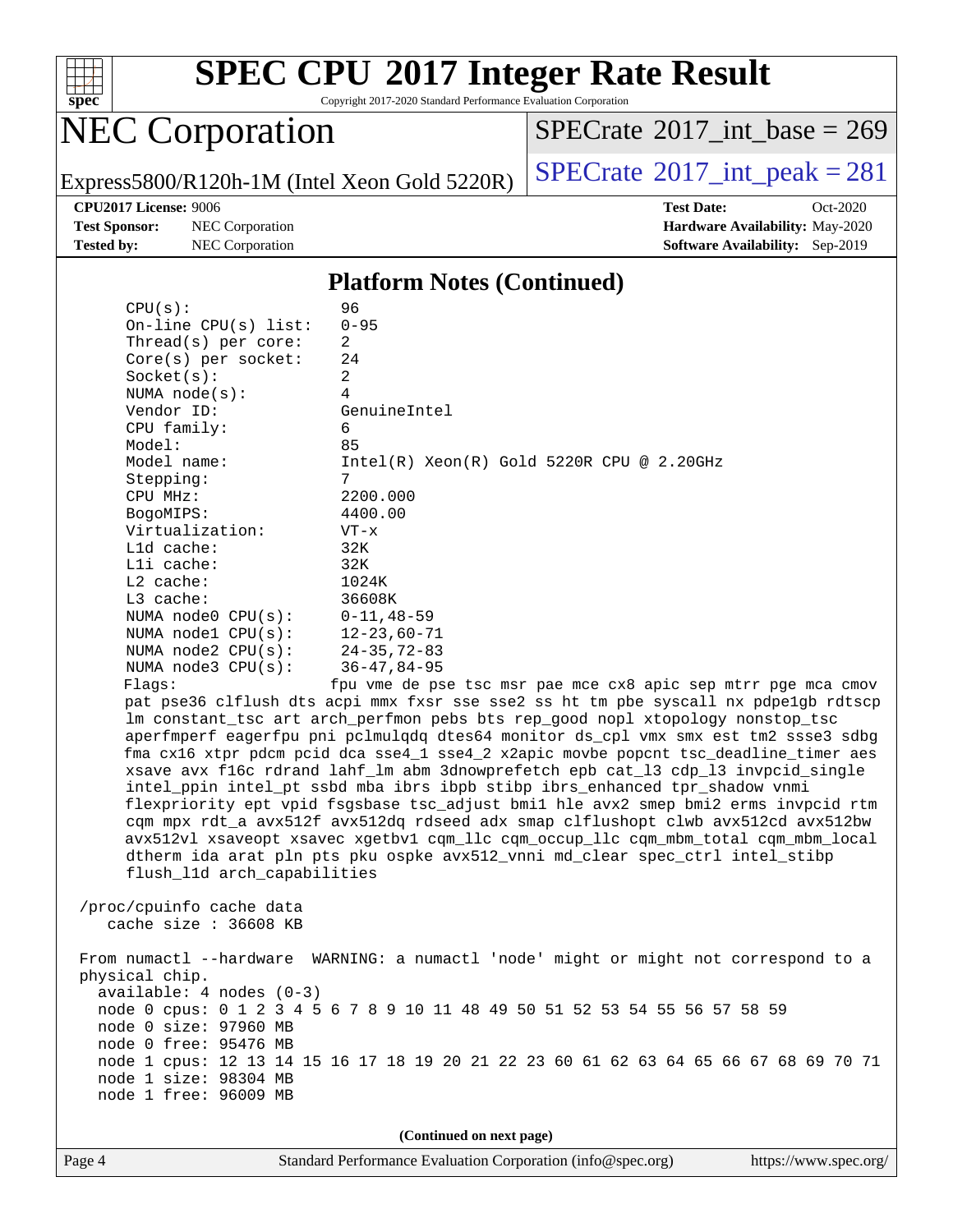

Copyright 2017-2020 Standard Performance Evaluation Corporation

## NEC Corporation

 $SPECTate@2017_int\_base = 269$ 

Express5800/R120h-1M (Intel Xeon Gold 5220R)  $\big|$  [SPECrate](http://www.spec.org/auto/cpu2017/Docs/result-fields.html#SPECrate2017intpeak)®[2017\\_int\\_peak = 2](http://www.spec.org/auto/cpu2017/Docs/result-fields.html#SPECrate2017intpeak)81

#### **[CPU2017 License:](http://www.spec.org/auto/cpu2017/Docs/result-fields.html#CPU2017License)** 9006 **[Test Date:](http://www.spec.org/auto/cpu2017/Docs/result-fields.html#TestDate)** Oct-2020

**[Test Sponsor:](http://www.spec.org/auto/cpu2017/Docs/result-fields.html#TestSponsor)** NEC Corporation **[Hardware Availability:](http://www.spec.org/auto/cpu2017/Docs/result-fields.html#HardwareAvailability)** May-2020 **[Tested by:](http://www.spec.org/auto/cpu2017/Docs/result-fields.html#Testedby)** NEC Corporation **[Software Availability:](http://www.spec.org/auto/cpu2017/Docs/result-fields.html#SoftwareAvailability)** Sep-2019

#### **[Platform Notes \(Continued\)](http://www.spec.org/auto/cpu2017/Docs/result-fields.html#PlatformNotes)**

 node 2 cpus: 24 25 26 27 28 29 30 31 32 33 34 35 72 73 74 75 76 77 78 79 80 81 82 83 node 2 size: 98304 MB node 2 free: 95964 MB node 3 cpus: 36 37 38 39 40 41 42 43 44 45 46 47 84 85 86 87 88 89 90 91 92 93 94 95 node 3 size: 98303 MB node 3 free: 95955 MB node distances: node 0 1 2 3 0: 10 21 21 21 1: 21 10 21 21 2: 21 21 10 21 3: 21 21 21 10 From /proc/meminfo MemTotal: 395913864 kB HugePages\_Total: 0 Hugepagesize: 2048 kB From /etc/\*release\* /etc/\*version\* os-release: NAME="Red Hat Enterprise Linux Server" VERSION="7.7 (Maipo)" ID="rhel" ID\_LIKE="fedora" VARIANT="Server" VARIANT\_ID="server" VERSION\_ID="7.7" PRETTY\_NAME="Red Hat Enterprise Linux Server 7.7 (Maipo)" redhat-release: Red Hat Enterprise Linux Server release 7.7 (Maipo) system-release: Red Hat Enterprise Linux Server release 7.7 (Maipo) system-release-cpe: cpe:/o:redhat:enterprise\_linux:7.7:ga:server uname -a: Linux r120h1m 3.10.0-1062.1.1.el7.x86\_64 #1 SMP Tue Aug 13 18:39:59 UTC 2019 x86\_64 x86\_64 x86\_64 GNU/Linux Kernel self-reported vulnerability status: CVE-2018-3620 (L1 Terminal Fault): Not affected Microarchitectural Data Sampling: Not affected CVE-2017-5754 (Meltdown): Not affected CVE-2018-3639 (Speculative Store Bypass): Mitigation: Speculative Store Bypass disabled via prctl and seccomp CVE-2017-5753 (Spectre variant 1): Mitigation: Load fences, usercopy/swapgs barriers and \_\_user pointer sanitization CVE-2017-5715 (Spectre variant 2): Mitigation: Full retpoline, IBPB

**(Continued on next page)**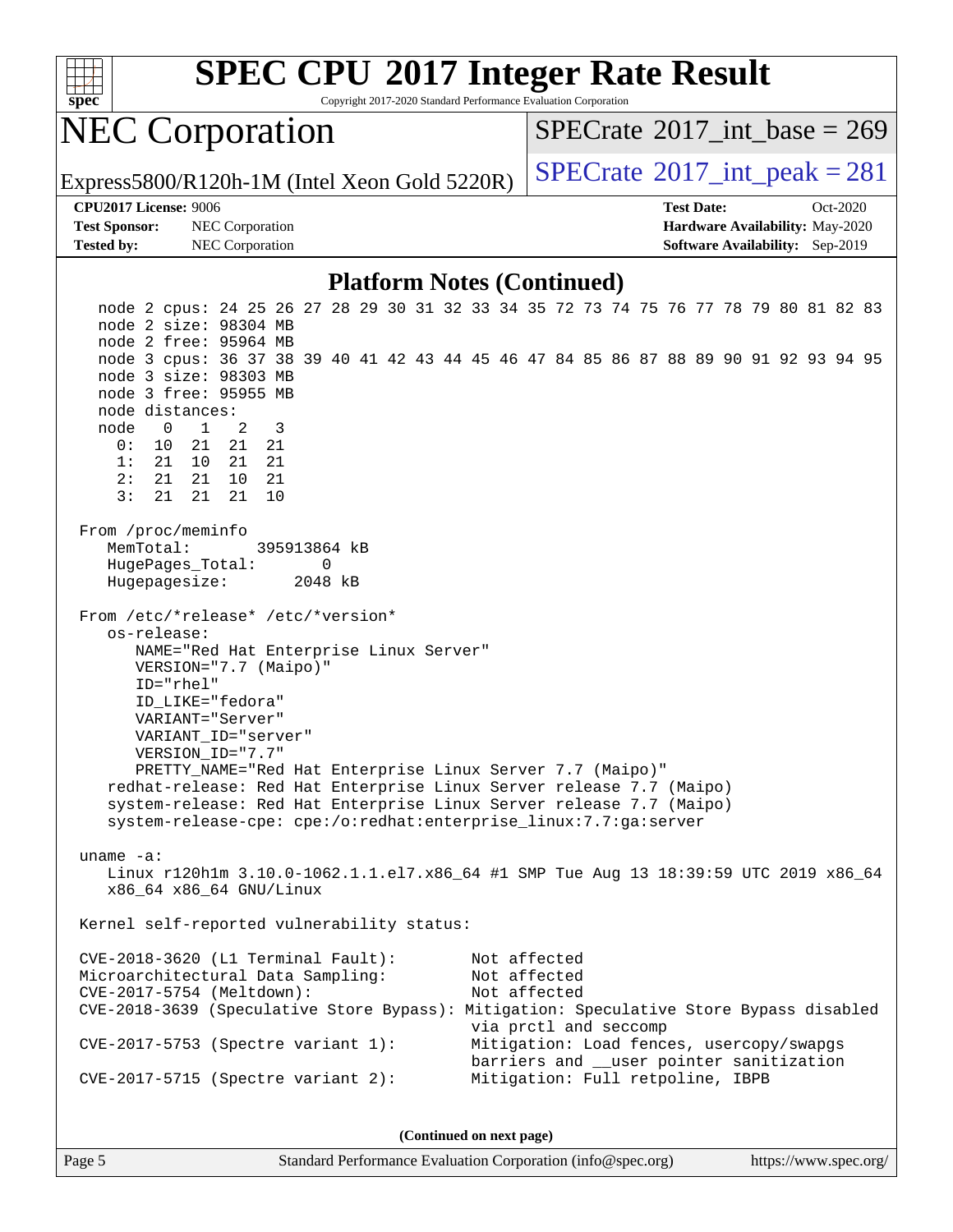| s<br>æ<br>0<br>Ľ |  |  |  |  |  |
|------------------|--|--|--|--|--|

Copyright 2017-2020 Standard Performance Evaluation Corporation

# NEC Corporation

 $SPECTate@2017_int\_base = 269$ 

Express5800/R120h-1M (Intel Xeon Gold 5220R)  $\left|$  [SPECrate](http://www.spec.org/auto/cpu2017/Docs/result-fields.html#SPECrate2017intpeak)®[2017\\_int\\_peak = 2](http://www.spec.org/auto/cpu2017/Docs/result-fields.html#SPECrate2017intpeak)81

**[Test Sponsor:](http://www.spec.org/auto/cpu2017/Docs/result-fields.html#TestSponsor)** NEC Corporation **[Hardware Availability:](http://www.spec.org/auto/cpu2017/Docs/result-fields.html#HardwareAvailability)** May-2020 **[Tested by:](http://www.spec.org/auto/cpu2017/Docs/result-fields.html#Testedby)** NEC Corporation **[Software Availability:](http://www.spec.org/auto/cpu2017/Docs/result-fields.html#SoftwareAvailability)** Sep-2019

**[CPU2017 License:](http://www.spec.org/auto/cpu2017/Docs/result-fields.html#CPU2017License)** 9006 **[Test Date:](http://www.spec.org/auto/cpu2017/Docs/result-fields.html#TestDate)** Oct-2020

#### **[Platform Notes \(Continued\)](http://www.spec.org/auto/cpu2017/Docs/result-fields.html#PlatformNotes)**

run-level 3 Oct 16 09:08

 SPEC is set to: /home/cpu2017 Filesystem Type Size Used Avail Use% Mounted on /dev/sda3 ext4 908G 186G 676G 22% /

 From /sys/devices/virtual/dmi/id BIOS: NEC U32 03/09/2020 Vendor: NEC Product: Express5800/R120h-1M Serial: JPN0084094

 Additional information from dmidecode follows. WARNING: Use caution when you interpret this section. The 'dmidecode' program reads system data which is "intended to allow hardware to be accurately determined", but the intent may not be met, as there are frequent changes to hardware, firmware, and the "DMTF SMBIOS" standard. Memory:

24x HPE P03050-091 16 GB 2 rank 2933

(End of data from sysinfo program)

**[Compiler Version Notes](http://www.spec.org/auto/cpu2017/Docs/result-fields.html#CompilerVersionNotes)**

| Page 6 | Standard Performance Evaluation Corporation (info@spec.org)                                                                                                                      | https://www.spec.org/ |
|--------|----------------------------------------------------------------------------------------------------------------------------------------------------------------------------------|-----------------------|
|        | (Continued on next page)                                                                                                                                                         |                       |
|        | Intel(R) C Intel(R) 64 Compiler for applications running on $IA-32$ , Version<br>19.0.4.227 Build 20190416<br>Copyright (C) 1985-2019 Intel Corporation. All rights reserved.    |                       |
|        | $C$   502.gcc_r(peak)                                                                                                                                                            |                       |
|        | Intel(R) C Intel(R) 64 Compiler for applications running on Intel(R) 64,<br>Version 19.0.4.227 Build 20190416<br>Copyright (C) 1985-2019 Intel Corporation. All rights reserved. |                       |
| C      | 500.perlbench r(base, peak) 502.gcc r(base) 505.mcf r(base, peak)<br>525.x264_r(base, peak) 557.xz_r(base, peak)                                                                 |                       |
|        |                                                                                                                                                                                  |                       |
|        | Intel(R) C Intel(R) 64 Compiler for applications running on $IA-32$ , Version<br>19.0.4.227 Build 20190416<br>Copyright (C) 1985-2019 Intel Corporation. All rights reserved.    |                       |
| C      | $\vert$ 502.gcc_r(peak)                                                                                                                                                          |                       |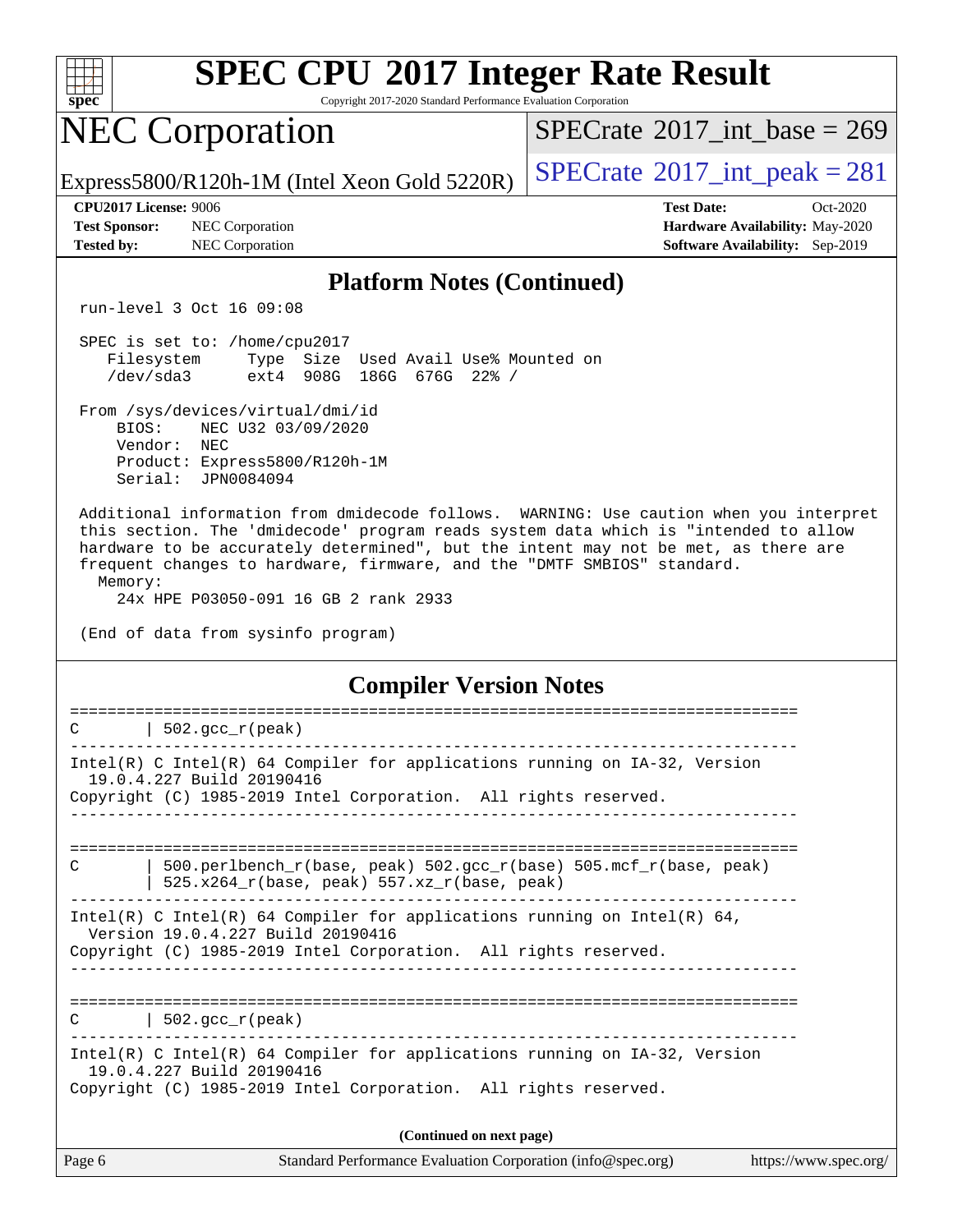| S<br>e<br>U<br>U |  |  |  |  |
|------------------|--|--|--|--|

Copyright 2017-2020 Standard Performance Evaluation Corporation

# **NEC Corporation**

 $SPECrate$ <sup>®</sup>[2017\\_int\\_base =](http://www.spec.org/auto/cpu2017/Docs/result-fields.html#SPECrate2017intbase) 269

Express5800/R120h-1M (Intel Xeon Gold 5220R)  $\left|$  [SPECrate](http://www.spec.org/auto/cpu2017/Docs/result-fields.html#SPECrate2017intpeak)<sup>®</sup>[2017\\_int\\_peak = 2](http://www.spec.org/auto/cpu2017/Docs/result-fields.html#SPECrate2017intpeak)81

**[CPU2017 License:](http://www.spec.org/auto/cpu2017/Docs/result-fields.html#CPU2017License)** 9006 **[Test Date:](http://www.spec.org/auto/cpu2017/Docs/result-fields.html#TestDate)** Oct-2020 **[Test Sponsor:](http://www.spec.org/auto/cpu2017/Docs/result-fields.html#TestSponsor)** NEC Corporation **[Hardware Availability:](http://www.spec.org/auto/cpu2017/Docs/result-fields.html#HardwareAvailability)** May-2020 **[Tested by:](http://www.spec.org/auto/cpu2017/Docs/result-fields.html#Testedby)** NEC Corporation **[Software Availability:](http://www.spec.org/auto/cpu2017/Docs/result-fields.html#SoftwareAvailability)** Sep-2019

#### **[Compiler Version Notes \(Continued\)](http://www.spec.org/auto/cpu2017/Docs/result-fields.html#CompilerVersionNotes)**

| 520.omnetpp_r(base, peak) 523.xalancbmk_r(base)<br>531.deepsjeng_r(base, peak) 541.leela_r(base, peak)<br>Intel(R) $C++$ Intel(R) 64 Compiler for applications running on Intel(R) 64,<br>Version 19.0.4.227 Build 20190416<br>Copyright (C) 1985-2019 Intel Corporation. All rights reserved.<br>  $548.$ exchange $2_r$ (base, peak)<br>(Continued on next page) |
|--------------------------------------------------------------------------------------------------------------------------------------------------------------------------------------------------------------------------------------------------------------------------------------------------------------------------------------------------------------------|
|                                                                                                                                                                                                                                                                                                                                                                    |
|                                                                                                                                                                                                                                                                                                                                                                    |
|                                                                                                                                                                                                                                                                                                                                                                    |
|                                                                                                                                                                                                                                                                                                                                                                    |
|                                                                                                                                                                                                                                                                                                                                                                    |
| $Intel(R)$ C++ Intel(R) 64 Compiler for applications running on IA-32, Version<br>19.0.4.227 Build 20190416<br>Copyright (C) 1985-2019 Intel Corporation. All rights reserved.                                                                                                                                                                                     |
| $C++$   523.xalancbmk_r(peak)                                                                                                                                                                                                                                                                                                                                      |
| Intel(R) $C++$ Intel(R) 64 Compiler for applications running on Intel(R) 64,<br>Version 19.0.4.227 Build 20190416<br>Copyright (C) 1985-2019 Intel Corporation. All rights reserved.                                                                                                                                                                               |
| 520.omnetpp_r(base, peak) 523.xalancbmk_r(base)<br>531.deepsjeng_r(base, peak) 541.leela_r(base, peak)                                                                                                                                                                                                                                                             |
| 19.0.4.227 Build 20190416<br>Copyright (C) 1985-2019 Intel Corporation. All rights reserved.<br>-------------                                                                                                                                                                                                                                                      |
| Intel(R) C++ Intel(R) 64 Compiler for applications running on IA-32, Version                                                                                                                                                                                                                                                                                       |
| $C++$   523.xalancbmk_r(peak)                                                                                                                                                                                                                                                                                                                                      |
| Intel(R) C Intel(R) 64 Compiler for applications running on Intel(R) 64,<br>Version 19.0.4.227 Build 20190416<br>Copyright (C) 1985-2019 Intel Corporation. All rights reserved.<br>ب کا کا کا کا کا کا                                                                                                                                                            |
| $525.x264_r(base, peak) 557.xz_r(base, peak)$                                                                                                                                                                                                                                                                                                                      |
| 500.perlbench_r(base, peak) 502.gcc_r(base) 505.mcf_r(base, peak)                                                                                                                                                                                                                                                                                                  |
|                                                                                                                                                                                                                                                                                                                                                                    |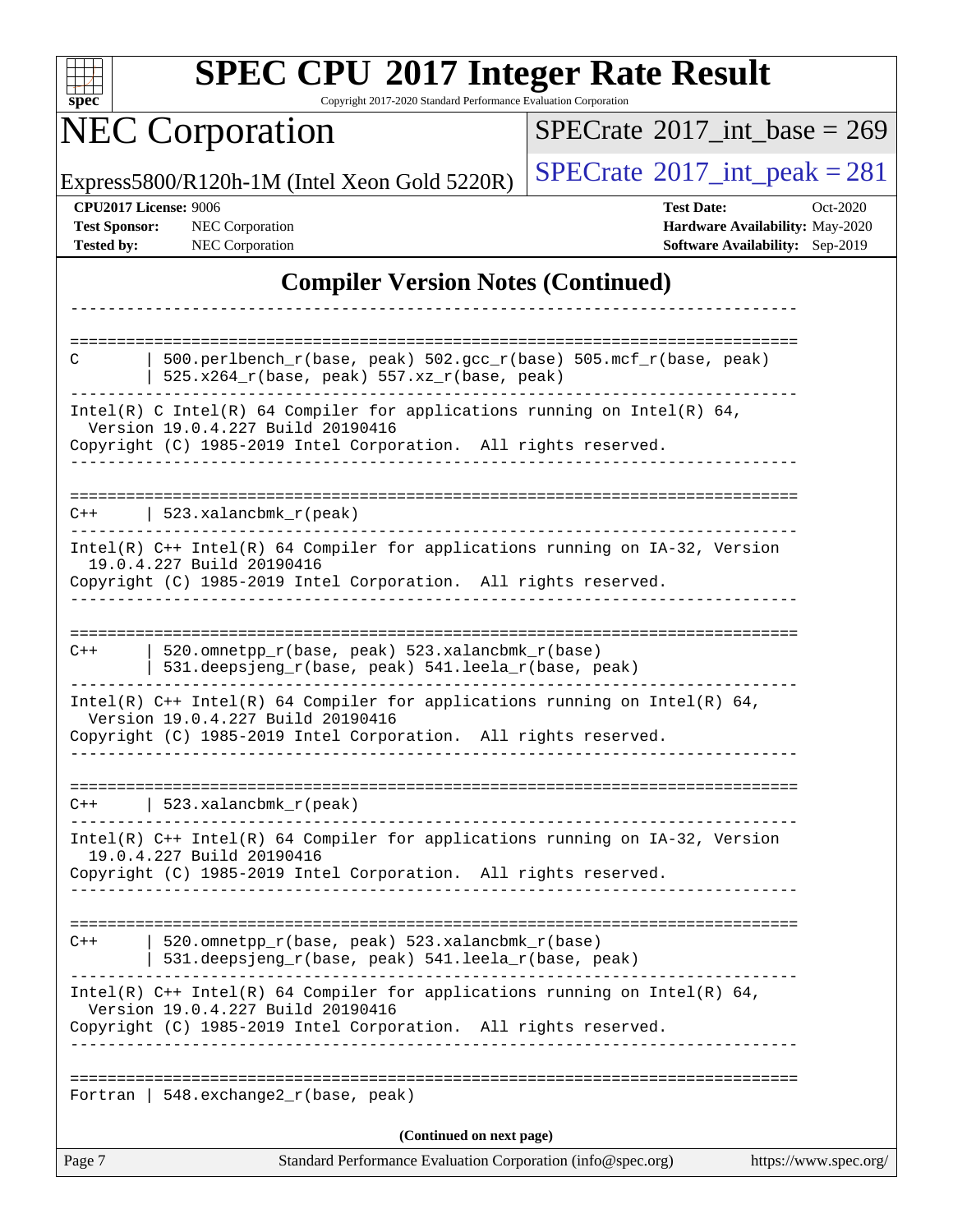

Copyright 2017-2020 Standard Performance Evaluation Corporation

## NEC Corporation

 $SPECTate@2017_int\_base = 269$ 

Express5800/R120h-1M (Intel Xeon Gold 5220R)  $\big|$  [SPECrate](http://www.spec.org/auto/cpu2017/Docs/result-fields.html#SPECrate2017intpeak)®[2017\\_int\\_peak = 2](http://www.spec.org/auto/cpu2017/Docs/result-fields.html#SPECrate2017intpeak)81

**[CPU2017 License:](http://www.spec.org/auto/cpu2017/Docs/result-fields.html#CPU2017License)** 9006 **[Test Date:](http://www.spec.org/auto/cpu2017/Docs/result-fields.html#TestDate)** Oct-2020 **[Test Sponsor:](http://www.spec.org/auto/cpu2017/Docs/result-fields.html#TestSponsor)** NEC Corporation **[Hardware Availability:](http://www.spec.org/auto/cpu2017/Docs/result-fields.html#HardwareAvailability)** May-2020 **[Tested by:](http://www.spec.org/auto/cpu2017/Docs/result-fields.html#Testedby)** NEC Corporation **[Software Availability:](http://www.spec.org/auto/cpu2017/Docs/result-fields.html#SoftwareAvailability)** Sep-2019

#### **[Compiler Version Notes \(Continued\)](http://www.spec.org/auto/cpu2017/Docs/result-fields.html#CompilerVersionNotes)**

------------------------------------------------------------------------------ Intel(R) Fortran Intel(R) 64 Compiler for applications running on Intel(R) 64, Version 19.0.4.227 Build 20190416 Copyright (C) 1985-2019 Intel Corporation. All rights reserved. ------------------------------------------------------------------------------

**[Base Compiler Invocation](http://www.spec.org/auto/cpu2017/Docs/result-fields.html#BaseCompilerInvocation)**

[C benchmarks](http://www.spec.org/auto/cpu2017/Docs/result-fields.html#Cbenchmarks): [icc -m64 -std=c11](http://www.spec.org/cpu2017/results/res2020q4/cpu2017-20201026-24264.flags.html#user_CCbase_intel_icc_64bit_c11_33ee0cdaae7deeeab2a9725423ba97205ce30f63b9926c2519791662299b76a0318f32ddfffdc46587804de3178b4f9328c46fa7c2b0cd779d7a61945c91cd35)

[C++ benchmarks:](http://www.spec.org/auto/cpu2017/Docs/result-fields.html#CXXbenchmarks) [icpc -m64](http://www.spec.org/cpu2017/results/res2020q4/cpu2017-20201026-24264.flags.html#user_CXXbase_intel_icpc_64bit_4ecb2543ae3f1412ef961e0650ca070fec7b7afdcd6ed48761b84423119d1bf6bdf5cad15b44d48e7256388bc77273b966e5eb805aefd121eb22e9299b2ec9d9)

[Fortran benchmarks](http://www.spec.org/auto/cpu2017/Docs/result-fields.html#Fortranbenchmarks): [ifort -m64](http://www.spec.org/cpu2017/results/res2020q4/cpu2017-20201026-24264.flags.html#user_FCbase_intel_ifort_64bit_24f2bb282fbaeffd6157abe4f878425411749daecae9a33200eee2bee2fe76f3b89351d69a8130dd5949958ce389cf37ff59a95e7a40d588e8d3a57e0c3fd751)

#### **[Base Portability Flags](http://www.spec.org/auto/cpu2017/Docs/result-fields.html#BasePortabilityFlags)**

 500.perlbench\_r: [-DSPEC\\_LP64](http://www.spec.org/cpu2017/results/res2020q4/cpu2017-20201026-24264.flags.html#b500.perlbench_r_basePORTABILITY_DSPEC_LP64) [-DSPEC\\_LINUX\\_X64](http://www.spec.org/cpu2017/results/res2020q4/cpu2017-20201026-24264.flags.html#b500.perlbench_r_baseCPORTABILITY_DSPEC_LINUX_X64) 502.gcc\_r: [-DSPEC\\_LP64](http://www.spec.org/cpu2017/results/res2020q4/cpu2017-20201026-24264.flags.html#suite_basePORTABILITY502_gcc_r_DSPEC_LP64) 505.mcf\_r: [-DSPEC\\_LP64](http://www.spec.org/cpu2017/results/res2020q4/cpu2017-20201026-24264.flags.html#suite_basePORTABILITY505_mcf_r_DSPEC_LP64) 520.omnetpp\_r: [-DSPEC\\_LP64](http://www.spec.org/cpu2017/results/res2020q4/cpu2017-20201026-24264.flags.html#suite_basePORTABILITY520_omnetpp_r_DSPEC_LP64) 523.xalancbmk\_r: [-DSPEC\\_LP64](http://www.spec.org/cpu2017/results/res2020q4/cpu2017-20201026-24264.flags.html#suite_basePORTABILITY523_xalancbmk_r_DSPEC_LP64) [-DSPEC\\_LINUX](http://www.spec.org/cpu2017/results/res2020q4/cpu2017-20201026-24264.flags.html#b523.xalancbmk_r_baseCXXPORTABILITY_DSPEC_LINUX) 525.x264\_r: [-DSPEC\\_LP64](http://www.spec.org/cpu2017/results/res2020q4/cpu2017-20201026-24264.flags.html#suite_basePORTABILITY525_x264_r_DSPEC_LP64) 531.deepsjeng\_r: [-DSPEC\\_LP64](http://www.spec.org/cpu2017/results/res2020q4/cpu2017-20201026-24264.flags.html#suite_basePORTABILITY531_deepsjeng_r_DSPEC_LP64) 541.leela\_r: [-DSPEC\\_LP64](http://www.spec.org/cpu2017/results/res2020q4/cpu2017-20201026-24264.flags.html#suite_basePORTABILITY541_leela_r_DSPEC_LP64) 548.exchange2\_r: [-DSPEC\\_LP64](http://www.spec.org/cpu2017/results/res2020q4/cpu2017-20201026-24264.flags.html#suite_basePORTABILITY548_exchange2_r_DSPEC_LP64) 557.xz\_r: [-DSPEC\\_LP64](http://www.spec.org/cpu2017/results/res2020q4/cpu2017-20201026-24264.flags.html#suite_basePORTABILITY557_xz_r_DSPEC_LP64)

#### **[Base Optimization Flags](http://www.spec.org/auto/cpu2017/Docs/result-fields.html#BaseOptimizationFlags)**

[C benchmarks](http://www.spec.org/auto/cpu2017/Docs/result-fields.html#Cbenchmarks):

[-Wl,-z,muldefs](http://www.spec.org/cpu2017/results/res2020q4/cpu2017-20201026-24264.flags.html#user_CCbase_link_force_multiple1_b4cbdb97b34bdee9ceefcfe54f4c8ea74255f0b02a4b23e853cdb0e18eb4525ac79b5a88067c842dd0ee6996c24547a27a4b99331201badda8798ef8a743f577) [-xCORE-AVX512](http://www.spec.org/cpu2017/results/res2020q4/cpu2017-20201026-24264.flags.html#user_CCbase_f-xCORE-AVX512) [-ipo](http://www.spec.org/cpu2017/results/res2020q4/cpu2017-20201026-24264.flags.html#user_CCbase_f-ipo) [-O3](http://www.spec.org/cpu2017/results/res2020q4/cpu2017-20201026-24264.flags.html#user_CCbase_f-O3) [-no-prec-div](http://www.spec.org/cpu2017/results/res2020q4/cpu2017-20201026-24264.flags.html#user_CCbase_f-no-prec-div) [-qopt-mem-layout-trans=4](http://www.spec.org/cpu2017/results/res2020q4/cpu2017-20201026-24264.flags.html#user_CCbase_f-qopt-mem-layout-trans_fa39e755916c150a61361b7846f310bcdf6f04e385ef281cadf3647acec3f0ae266d1a1d22d972a7087a248fd4e6ca390a3634700869573d231a252c784941a8) [-L/usr/local/IntelCompiler19/compilers\\_and\\_libraries\\_2019.4.227/linux/compiler/lib/intel64](http://www.spec.org/cpu2017/results/res2020q4/cpu2017-20201026-24264.flags.html#user_CCbase_qkmalloc_link_0ffe0cb02c68ef1b443a077c7888c10c67ca0d1dd7138472156f06a085bbad385f78d49618ad55dca9db3b1608e84afc2f69b4003b1d1ca498a9fc1462ccefda) [-lqkmalloc](http://www.spec.org/cpu2017/results/res2020q4/cpu2017-20201026-24264.flags.html#user_CCbase_qkmalloc_link_lib_79a818439969f771c6bc311cfd333c00fc099dad35c030f5aab9dda831713d2015205805422f83de8875488a2991c0a156aaa600e1f9138f8fc37004abc96dc5)

[C++ benchmarks](http://www.spec.org/auto/cpu2017/Docs/result-fields.html#CXXbenchmarks): [-Wl,-z,muldefs](http://www.spec.org/cpu2017/results/res2020q4/cpu2017-20201026-24264.flags.html#user_CXXbase_link_force_multiple1_b4cbdb97b34bdee9ceefcfe54f4c8ea74255f0b02a4b23e853cdb0e18eb4525ac79b5a88067c842dd0ee6996c24547a27a4b99331201badda8798ef8a743f577) [-xCORE-AVX512](http://www.spec.org/cpu2017/results/res2020q4/cpu2017-20201026-24264.flags.html#user_CXXbase_f-xCORE-AVX512) [-ipo](http://www.spec.org/cpu2017/results/res2020q4/cpu2017-20201026-24264.flags.html#user_CXXbase_f-ipo) [-O3](http://www.spec.org/cpu2017/results/res2020q4/cpu2017-20201026-24264.flags.html#user_CXXbase_f-O3) [-no-prec-div](http://www.spec.org/cpu2017/results/res2020q4/cpu2017-20201026-24264.flags.html#user_CXXbase_f-no-prec-div) [-qopt-mem-layout-trans=4](http://www.spec.org/cpu2017/results/res2020q4/cpu2017-20201026-24264.flags.html#user_CXXbase_f-qopt-mem-layout-trans_fa39e755916c150a61361b7846f310bcdf6f04e385ef281cadf3647acec3f0ae266d1a1d22d972a7087a248fd4e6ca390a3634700869573d231a252c784941a8)

**(Continued on next page)**

Page 8 Standard Performance Evaluation Corporation [\(info@spec.org\)](mailto:info@spec.org) <https://www.spec.org/>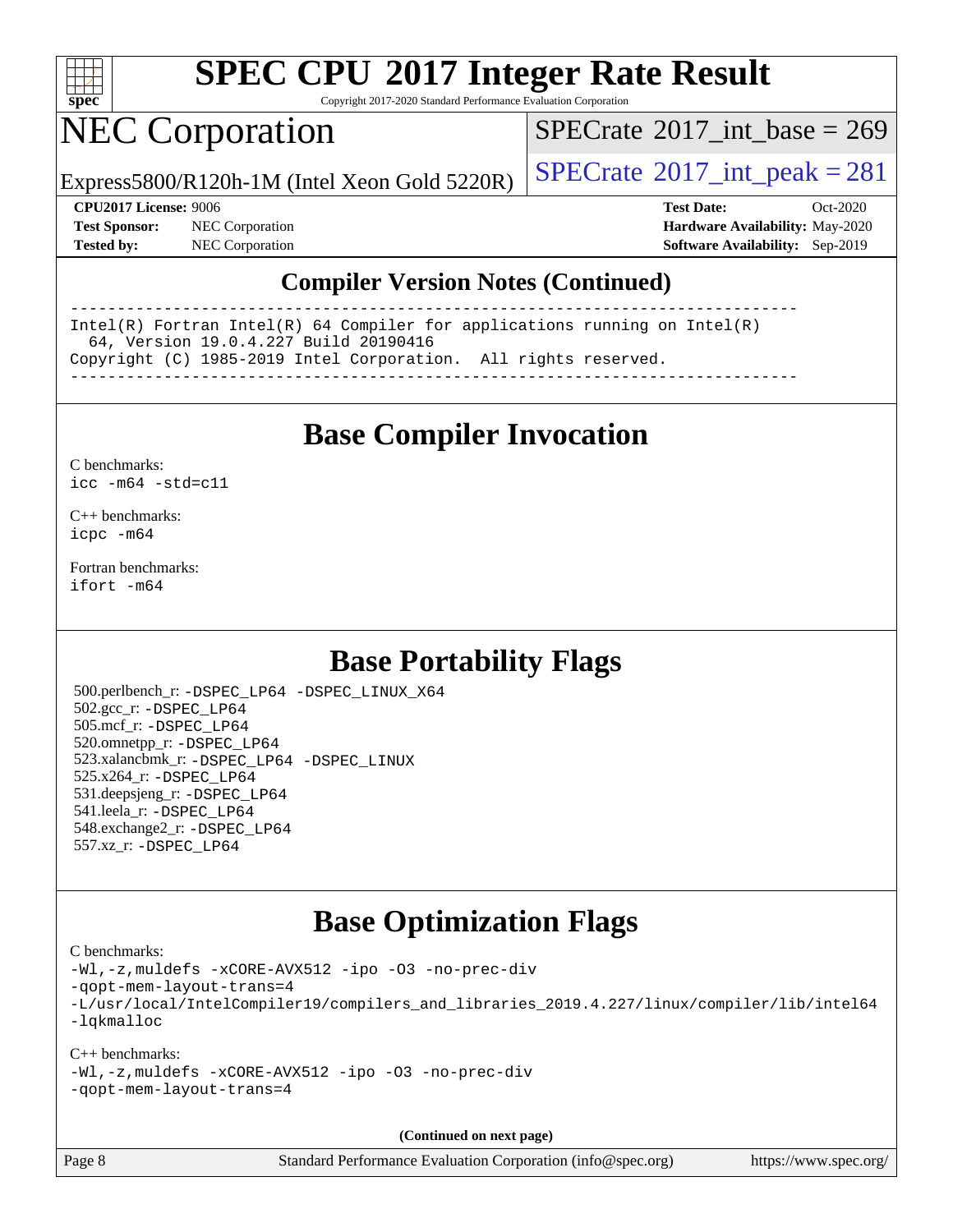

Copyright 2017-2020 Standard Performance Evaluation Corporation

# NEC Corporation

 $SPECTate@2017_int\_base = 269$ 

Express5800/R120h-1M (Intel Xeon Gold 5220R)  $\big|$  [SPECrate](http://www.spec.org/auto/cpu2017/Docs/result-fields.html#SPECrate2017intpeak)®[2017\\_int\\_peak = 2](http://www.spec.org/auto/cpu2017/Docs/result-fields.html#SPECrate2017intpeak)81

**[Test Sponsor:](http://www.spec.org/auto/cpu2017/Docs/result-fields.html#TestSponsor)** NEC Corporation **[Hardware Availability:](http://www.spec.org/auto/cpu2017/Docs/result-fields.html#HardwareAvailability)** May-2020 **[Tested by:](http://www.spec.org/auto/cpu2017/Docs/result-fields.html#Testedby)** NEC Corporation **[Software Availability:](http://www.spec.org/auto/cpu2017/Docs/result-fields.html#SoftwareAvailability)** Sep-2019

**[CPU2017 License:](http://www.spec.org/auto/cpu2017/Docs/result-fields.html#CPU2017License)** 9006 **[Test Date:](http://www.spec.org/auto/cpu2017/Docs/result-fields.html#TestDate)** Oct-2020

### **[Base Optimization Flags \(Continued\)](http://www.spec.org/auto/cpu2017/Docs/result-fields.html#BaseOptimizationFlags)**

[C++ benchmarks](http://www.spec.org/auto/cpu2017/Docs/result-fields.html#CXXbenchmarks) (continued):

[-L/usr/local/IntelCompiler19/compilers\\_and\\_libraries\\_2019.4.227/linux/compiler/lib/intel64](http://www.spec.org/cpu2017/results/res2020q4/cpu2017-20201026-24264.flags.html#user_CXXbase_qkmalloc_link_0ffe0cb02c68ef1b443a077c7888c10c67ca0d1dd7138472156f06a085bbad385f78d49618ad55dca9db3b1608e84afc2f69b4003b1d1ca498a9fc1462ccefda) [-lqkmalloc](http://www.spec.org/cpu2017/results/res2020q4/cpu2017-20201026-24264.flags.html#user_CXXbase_qkmalloc_link_lib_79a818439969f771c6bc311cfd333c00fc099dad35c030f5aab9dda831713d2015205805422f83de8875488a2991c0a156aaa600e1f9138f8fc37004abc96dc5)

#### [Fortran benchmarks:](http://www.spec.org/auto/cpu2017/Docs/result-fields.html#Fortranbenchmarks)

```
-Wl,-z,muldefs -xCORE-AVX512 -ipo -O3 -no-prec-div
-qopt-mem-layout-trans=4 -nostandard-realloc-lhs -align array32byte
-L/usr/local/IntelCompiler19/compilers_and_libraries_2019.4.227/linux/compiler/lib/intel64
-lqkmalloc
```
### **[Peak Compiler Invocation](http://www.spec.org/auto/cpu2017/Docs/result-fields.html#PeakCompilerInvocation)**

[C benchmarks \(except as noted below\)](http://www.spec.org/auto/cpu2017/Docs/result-fields.html#Cbenchmarksexceptasnotedbelow): [icc -m64 -std=c11](http://www.spec.org/cpu2017/results/res2020q4/cpu2017-20201026-24264.flags.html#user_CCpeak_intel_icc_64bit_c11_33ee0cdaae7deeeab2a9725423ba97205ce30f63b9926c2519791662299b76a0318f32ddfffdc46587804de3178b4f9328c46fa7c2b0cd779d7a61945c91cd35)

502.gcc\_r: [icc -m32 -std=c11 -L/usr/local/IntelCompiler19/compilers\\_and\\_libraries\\_2019.4.227/linux/compiler/lib/ia32\\_lin](http://www.spec.org/cpu2017/results/res2020q4/cpu2017-20201026-24264.flags.html#user_peakCCLD502_gcc_r_intel_icc_38a193a897536fa645efb1dc6ac2bea2bddbbe56f130e144a606d1b2649003f27c79f8814020c1f9355cbbf0d7ab0d194a7a979ee1e2a95641bbb8cf571aac7b)

[C++ benchmarks \(except as noted below\)](http://www.spec.org/auto/cpu2017/Docs/result-fields.html#CXXbenchmarksexceptasnotedbelow): [icpc -m64](http://www.spec.org/cpu2017/results/res2020q4/cpu2017-20201026-24264.flags.html#user_CXXpeak_intel_icpc_64bit_4ecb2543ae3f1412ef961e0650ca070fec7b7afdcd6ed48761b84423119d1bf6bdf5cad15b44d48e7256388bc77273b966e5eb805aefd121eb22e9299b2ec9d9)

523.xalancbmk\_r: [icpc -m32 -L/usr/local/IntelCompiler19/compilers\\_and\\_libraries\\_2019.4.227/linux/compiler/lib/ia32\\_lin](http://www.spec.org/cpu2017/results/res2020q4/cpu2017-20201026-24264.flags.html#user_peakCXXLD523_xalancbmk_r_intel_icpc_840f965b38320ad10acba6032d6ca4c816e722c432c250f3408feae347068ba449f694544a48cf12cd3bde3495e328e6747ab0f629c2925d3062e2ee144af951)

[Fortran benchmarks](http://www.spec.org/auto/cpu2017/Docs/result-fields.html#Fortranbenchmarks): [ifort -m64](http://www.spec.org/cpu2017/results/res2020q4/cpu2017-20201026-24264.flags.html#user_FCpeak_intel_ifort_64bit_24f2bb282fbaeffd6157abe4f878425411749daecae9a33200eee2bee2fe76f3b89351d69a8130dd5949958ce389cf37ff59a95e7a40d588e8d3a57e0c3fd751)

#### **[Peak Portability Flags](http://www.spec.org/auto/cpu2017/Docs/result-fields.html#PeakPortabilityFlags)**

 500.perlbench\_r: [-DSPEC\\_LP64](http://www.spec.org/cpu2017/results/res2020q4/cpu2017-20201026-24264.flags.html#b500.perlbench_r_peakPORTABILITY_DSPEC_LP64) [-DSPEC\\_LINUX\\_X64](http://www.spec.org/cpu2017/results/res2020q4/cpu2017-20201026-24264.flags.html#b500.perlbench_r_peakCPORTABILITY_DSPEC_LINUX_X64) 502.gcc\_r: [-D\\_FILE\\_OFFSET\\_BITS=64](http://www.spec.org/cpu2017/results/res2020q4/cpu2017-20201026-24264.flags.html#user_peakPORTABILITY502_gcc_r_file_offset_bits_64_5ae949a99b284ddf4e95728d47cb0843d81b2eb0e18bdfe74bbf0f61d0b064f4bda2f10ea5eb90e1dcab0e84dbc592acfc5018bc955c18609f94ddb8d550002c) 505.mcf\_r: [-DSPEC\\_LP64](http://www.spec.org/cpu2017/results/res2020q4/cpu2017-20201026-24264.flags.html#suite_peakPORTABILITY505_mcf_r_DSPEC_LP64) 520.omnetpp\_r: [-DSPEC\\_LP64](http://www.spec.org/cpu2017/results/res2020q4/cpu2017-20201026-24264.flags.html#suite_peakPORTABILITY520_omnetpp_r_DSPEC_LP64) 523.xalancbmk\_r: [-D\\_FILE\\_OFFSET\\_BITS=64](http://www.spec.org/cpu2017/results/res2020q4/cpu2017-20201026-24264.flags.html#user_peakPORTABILITY523_xalancbmk_r_file_offset_bits_64_5ae949a99b284ddf4e95728d47cb0843d81b2eb0e18bdfe74bbf0f61d0b064f4bda2f10ea5eb90e1dcab0e84dbc592acfc5018bc955c18609f94ddb8d550002c) [-DSPEC\\_LINUX](http://www.spec.org/cpu2017/results/res2020q4/cpu2017-20201026-24264.flags.html#b523.xalancbmk_r_peakCXXPORTABILITY_DSPEC_LINUX) 525.x264\_r: [-DSPEC\\_LP64](http://www.spec.org/cpu2017/results/res2020q4/cpu2017-20201026-24264.flags.html#suite_peakPORTABILITY525_x264_r_DSPEC_LP64) 531.deepsjeng\_r: [-DSPEC\\_LP64](http://www.spec.org/cpu2017/results/res2020q4/cpu2017-20201026-24264.flags.html#suite_peakPORTABILITY531_deepsjeng_r_DSPEC_LP64) 541.leela\_r: [-DSPEC\\_LP64](http://www.spec.org/cpu2017/results/res2020q4/cpu2017-20201026-24264.flags.html#suite_peakPORTABILITY541_leela_r_DSPEC_LP64) 548.exchange2\_r: [-DSPEC\\_LP64](http://www.spec.org/cpu2017/results/res2020q4/cpu2017-20201026-24264.flags.html#suite_peakPORTABILITY548_exchange2_r_DSPEC_LP64) 557.xz\_r: [-DSPEC\\_LP64](http://www.spec.org/cpu2017/results/res2020q4/cpu2017-20201026-24264.flags.html#suite_peakPORTABILITY557_xz_r_DSPEC_LP64)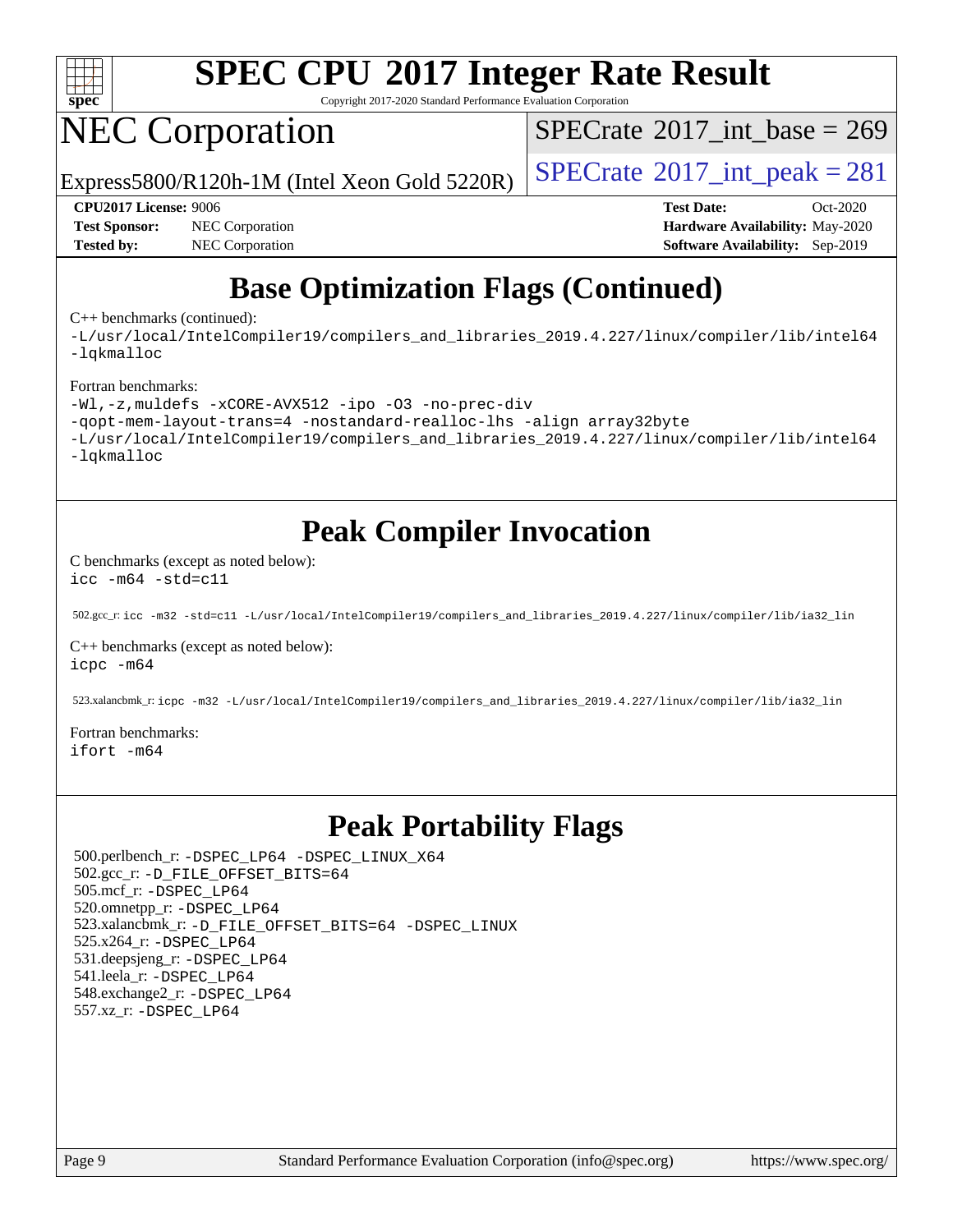

Copyright 2017-2020 Standard Performance Evaluation Corporation

## NEC Corporation

 $SPECTate@2017_int\_base = 269$ 

Express5800/R120h-1M (Intel Xeon Gold 5220R)  $\big|$  [SPECrate](http://www.spec.org/auto/cpu2017/Docs/result-fields.html#SPECrate2017intpeak)  $2017$  int peak = 281

**[Tested by:](http://www.spec.org/auto/cpu2017/Docs/result-fields.html#Testedby)** NEC Corporation **[Software Availability:](http://www.spec.org/auto/cpu2017/Docs/result-fields.html#SoftwareAvailability)** Sep-2019

**[CPU2017 License:](http://www.spec.org/auto/cpu2017/Docs/result-fields.html#CPU2017License)** 9006 **[Test Date:](http://www.spec.org/auto/cpu2017/Docs/result-fields.html#TestDate)** Oct-2020 **[Test Sponsor:](http://www.spec.org/auto/cpu2017/Docs/result-fields.html#TestSponsor)** NEC Corporation **[Hardware Availability:](http://www.spec.org/auto/cpu2017/Docs/result-fields.html#HardwareAvailability)** May-2020

### **[Peak Optimization Flags](http://www.spec.org/auto/cpu2017/Docs/result-fields.html#PeakOptimizationFlags)**

#### [C benchmarks](http://www.spec.org/auto/cpu2017/Docs/result-fields.html#Cbenchmarks):

```
 500.perlbench_r: -Wl,-z,muldefs -prof-gen(pass 1) -prof-use(pass 2) -ipo
-xCORE-AVX512 -O3 -no-prec-div -qopt-mem-layout-trans=4
-fno-strict-overflow
-L/usr/local/IntelCompiler19/compilers_and_libraries_2019.4.227/linux/compiler/lib/intel64
-lqkmalloc
 502.gcc_r: -Wl,-z,muldefs -prof-gen(pass 1) -prof-use(pass 2) -ipo
-xCORE-AVX512 -O3 -no-prec-div -qopt-mem-layout-trans=4
-L/usr/local/je5.0.1-32/lib -ljemalloc
 505.mcf_r: -Wl,-z,muldefs -xCORE-AVX512 -ipo -O3 -no-prec-div
-qopt-mem-layout-trans=4
-L/usr/local/IntelCompiler19/compilers_and_libraries_2019.4.227/linux/compiler/lib/intel64
-lqkmalloc
 525.x264_r: -Wl,-z,muldefs -xCORE-AVX512 -ipo -O3 -no-prec-div
-qopt-mem-layout-trans=4 -fno-alias
-L/usr/local/IntelCompiler19/compilers_and_libraries_2019.4.227/linux/compiler/lib/intel64
-lqkmalloc
 557.xz_r: Same as 505.mcf_r
C++ benchmarks: 
 520.omnetpp_r: -Wl,-z,muldefs -xCORE-AVX512 -ipo -O3 -no-prec-div
-qopt-mem-layout-trans=4
-L/usr/local/IntelCompiler19/compilers_and_libraries_2019.4.227/linux/compiler/lib/intel64
-lqkmalloc
 523.xalancbmk_r: -Wl,-z,muldefs -prof-gen(pass 1) -prof-use(pass 2) -ipo
-xCORE-AVX512 -O3 -no-prec-div -qopt-mem-layout-trans=4
-L/usr/local/je5.0.1-32/lib -ljemalloc
 531.deepsjeng_r: Same as 520.omnetpp_r
 541.leela_r: Same as 520.omnetpp_r
Fortran benchmarks: 
-Wl,-z,muldefs -xCORE-AVX512 -ipo -O3 -no-prec-div
-qopt-mem-layout-trans=4 -nostandard-realloc-lhs -align array32byte
-L/usr/local/IntelCompiler19/compilers_and_libraries_2019.4.227/linux/compiler/lib/intel64
-lqkmalloc
```